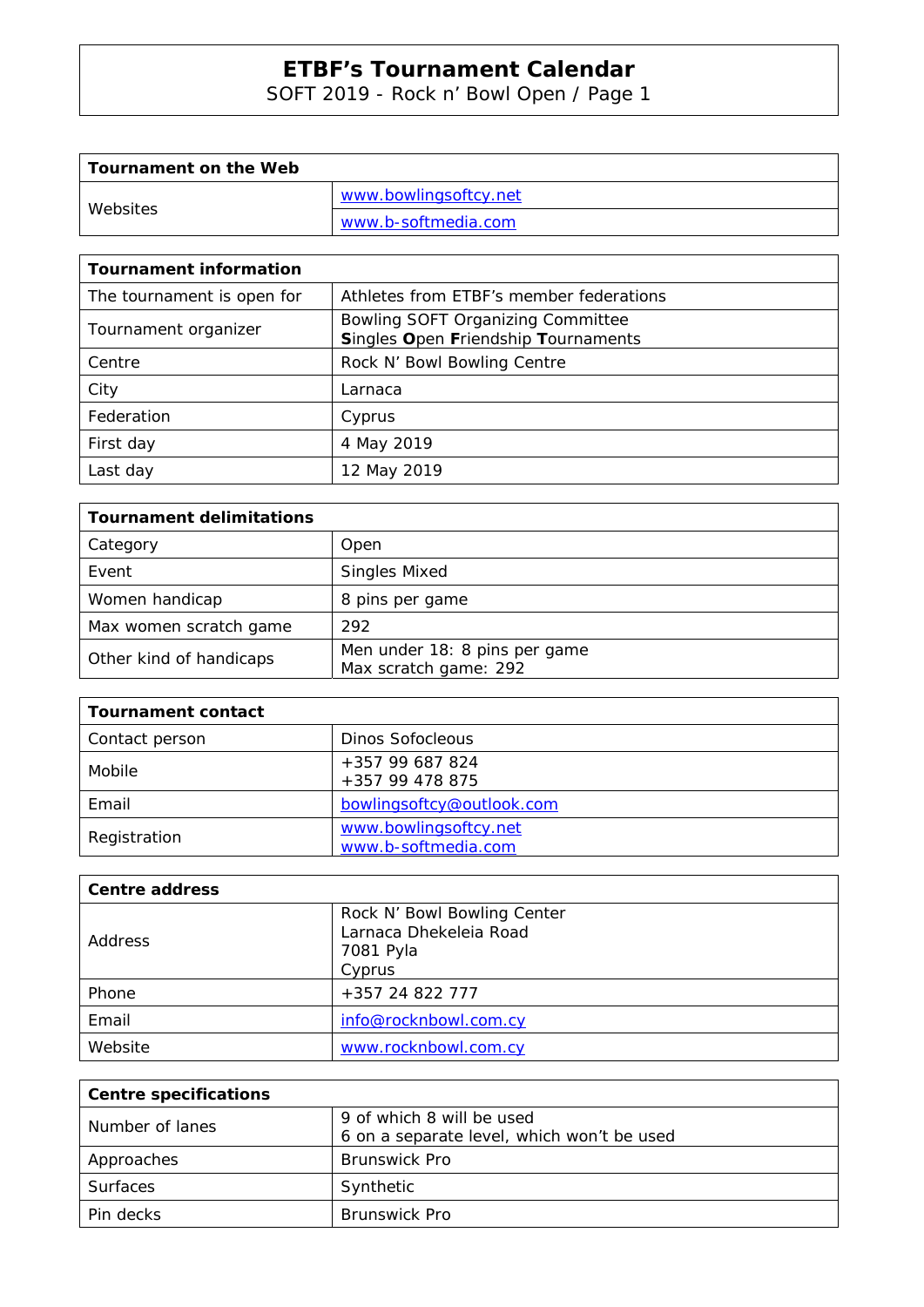SOFT 2019 - Rock n' Bowl Open / Page 2

| l Pin setters | <b>Brunswick GS-X</b>          |
|---------------|--------------------------------|
| Pins          | <b>SE Pins</b>                 |
| Score system  | <b>Brunswick Center Master</b> |

| <b>Dressing specifications</b> |                                   |  |  |  |  |  |  |
|--------------------------------|-----------------------------------|--|--|--|--|--|--|
| Oil machine                    | <b>Brunswick Authority 22</b>     |  |  |  |  |  |  |
| Oil                            | Brunswick W22                     |  |  |  |  |  |  |
| Cleaner                        | Kegel Fusion                      |  |  |  |  |  |  |
| Pattern prepared by            | Bowling SOFT Organizing Committee |  |  |  |  |  |  |
| Dressing done by               | <b>Bowling Centre Technicians</b> |  |  |  |  |  |  |

| <b>Prize money specifications</b> |                                                                                                                                                       |
|-----------------------------------|-------------------------------------------------------------------------------------------------------------------------------------------------------|
| Prize fund status                 | Conditional                                                                                                                                           |
| Calculation method                | Minimum $\epsilon$ 9.000, increasing according to the total entry and<br>the total re-entry number.<br>The maximum pay-out shall be $\epsilon$ 11.500 |
| Tax on prizes                     | No.                                                                                                                                                   |

| Prize money expressed in € |                |                |                |                |                 |                |  |  |  |  |
|----------------------------|----------------|----------------|----------------|----------------|-----------------|----------------|--|--|--|--|
| Participation              | 85 entries and |                | 95 entries and |                | 105 entries and |                |  |  |  |  |
|                            | 170 re-entries |                | 190 re-entries |                | 210 re-entries  |                |  |  |  |  |
| Position/Category          | General        | В              | General        | B              | General         | B              |  |  |  |  |
|                            | Category       | <b>Bowlers</b> | Category       | <b>Bowlers</b> | Category        | <b>Bowlers</b> |  |  |  |  |
| Position 1                 | 1000           | 250            | 1200           | 300            | 1500            | 350            |  |  |  |  |
| Position 2                 | 700            | 200            | 800            | 250            | 900             | 300            |  |  |  |  |
| Position 3                 | 400            | 140            | 500            | 150            | 600             | 160            |  |  |  |  |
| Position 4                 | 400            | 140            | 500            | 150            | 600             | 160            |  |  |  |  |
| Position 5                 | 250            | 120            | 300            | 130            | 350             | 140            |  |  |  |  |
| Position 6                 | 250            | 120            | 300            | 130            | 350             | 140            |  |  |  |  |
| Position 7                 | 250            | 120            | 300            | 130            | 350             | 140            |  |  |  |  |
| Position 8                 | 250            | 120            | 300            | 130            | 350             | 140            |  |  |  |  |
| Position 9                 | 200            | 100            | 210            | 110            | 220             | 120            |  |  |  |  |
| Position 10                | 200            | 100            | 210            | 110            | 220             | 120            |  |  |  |  |
| Position 11                | 200            | 100            | 210            | 110            | 220             | 120            |  |  |  |  |
| Position 12                | 200            | 100            | 210            | 110            | 220             | 120            |  |  |  |  |
| Position 13                | 200            |                | 210            |                | 220             |                |  |  |  |  |
| Position 14                | 200            |                | 210            |                | 220             |                |  |  |  |  |
| Position 15                | 200            |                | 210            |                | 220             |                |  |  |  |  |
| Position 16                | 200            |                | 210            |                | 220             |                |  |  |  |  |
| Position 17                | 130            |                | 140            |                | 150             |                |  |  |  |  |
| Position 18                | 130            |                | 140            |                | 150             |                |  |  |  |  |
| Position 19                | 130            |                | 140            |                | 150             |                |  |  |  |  |
| Position 20                | 130            |                | 140            |                | 150             |                |  |  |  |  |
| Position 21                | 130            |                | 140            |                | 150             |                |  |  |  |  |
| Position 22                | 130            |                | 140            |                | 150             |                |  |  |  |  |
| Position 23                | 130            |                | 140            |                | 150             |                |  |  |  |  |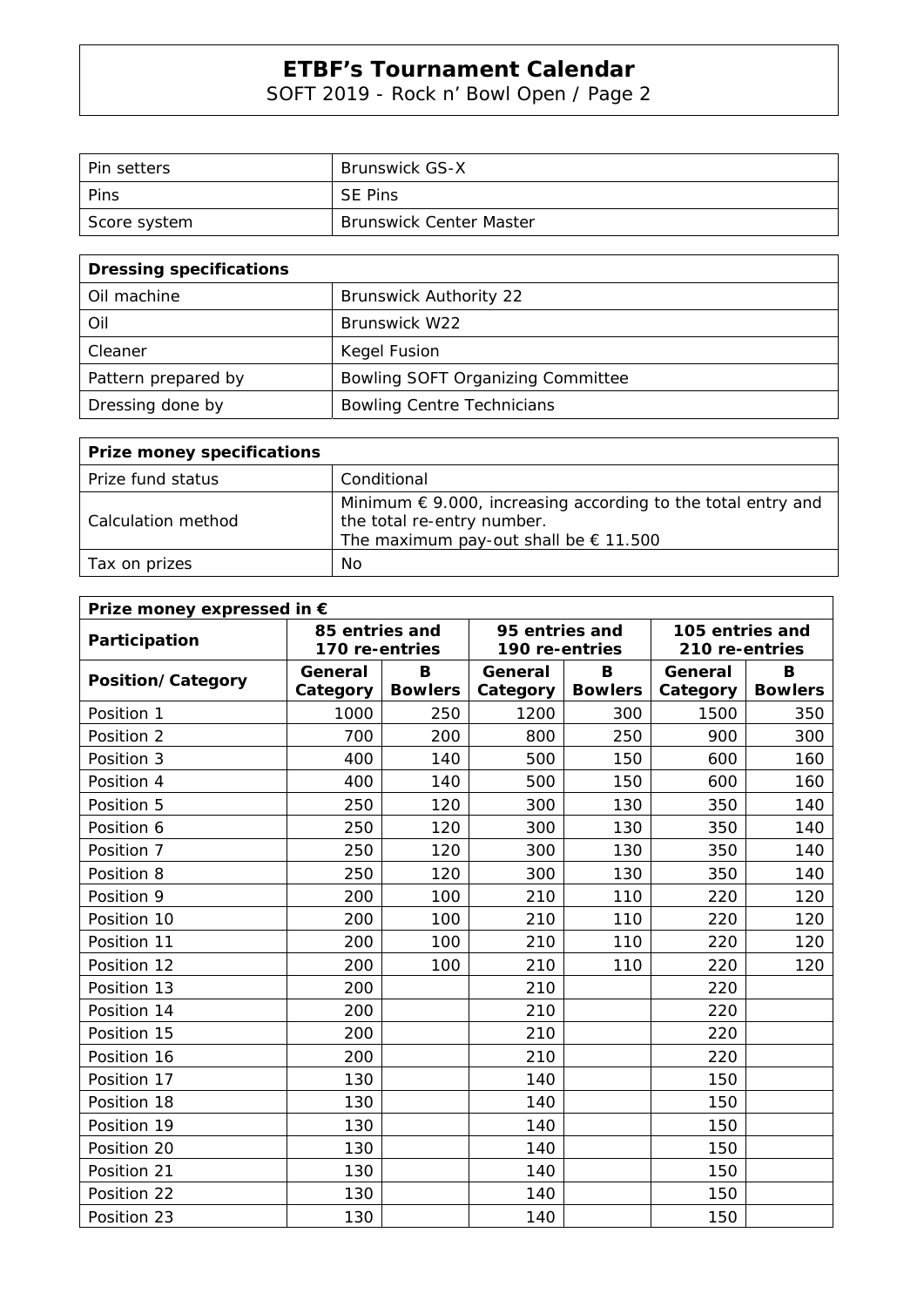SOFT 2019 - Rock n' Bowl Open / Page 3

| Position 24                                                                              | 130                       |       | 140   |       | 150   |       |  |  |
|------------------------------------------------------------------------------------------|---------------------------|-------|-------|-------|-------|-------|--|--|
| Position 25                                                                              | 130                       |       | 140   |       | 150   |       |  |  |
| Position 26                                                                              | 130                       |       | 140   |       | 150   |       |  |  |
| Position 27                                                                              | 130                       |       | 140   |       | 150   |       |  |  |
| Position 28                                                                              | 130                       |       | 140   |       | 150   |       |  |  |
| Position 29                                                                              | 130                       |       | 140   |       | 150   |       |  |  |
| Position 30                                                                              | 130                       |       | 140   |       | 150   |       |  |  |
| Position 31                                                                              | 130                       |       | 140   |       | 150   |       |  |  |
| Position 32                                                                              | 130                       |       | 140   |       | 150   |       |  |  |
| High Game <sup>(1)</sup>                                                                 | 70                        |       | 80    |       | 90    |       |  |  |
| 1 <sup>st</sup> Senior <sup>(2)</sup>                                                    | 70                        |       | 80    |       | 90    |       |  |  |
| 2 <sup>nd</sup> Senior <sup>(2)</sup>                                                    | 70                        |       | 80    |       | 90    |       |  |  |
| <b>Totals</b>                                                                            | 7.390                     | 1.610 | 8.360 | 1.810 | 9.430 | 2.010 |  |  |
| <b>Totals for all</b>                                                                    | 11.440<br>9.000<br>10.170 |       |       |       |       |       |  |  |
| (1) The High Game award competition ends with the conclusion of the Qualification Round. |                           |       |       |       |       |       |  |  |

Only one person receives this award

(2) Only senior bowlers not qualified for the General Category finals, will win the Senior Bowlers awards.

## **Tournament categories**

There will be 2 Categories: The General Category and the B-Bowlers Category

All participants play for the General Category, while 12 B-Bowlers, not qualified for the General Category Final, progress to the B-Bowlers Final

The SOFT Committee has issued a Category List, according to the individual results of all participants in the SOFT events which started in May 2015. There are 2 Categories, A and B. The classification is made according to the total average of each individual.

Bowlers with an average less than 191 are in the B-Bowlers Category. Bowlers that have participated in events as members of their national selections are placed in Category A regardless of their average.

First time participants are placed in the A category, unless they provide an averages list of the past season of their local club, which shows that they are not in the top  $1/3^{rd}$  of their local averages list.

The Categories List is available at: www.bowlingsoftcy.net

# **Tournament format**

### **Definition: Qualification**

Entries 5 games and re-entries 5 games

Everybody entering the tournament will be included in the Qualification standing with their highest 5 games series

### **Definition: Turbo game competition**

The Turbo competition applies for all 5 games of the selected series

### **Definition: Three or more re-entries competition**

There will be a separate standing for bowlers playing 3 re-entries or more. The standing includes each athlete's highest 5 games series from his entry and at least 3 re-entries.

### **Definition: First three days' competition**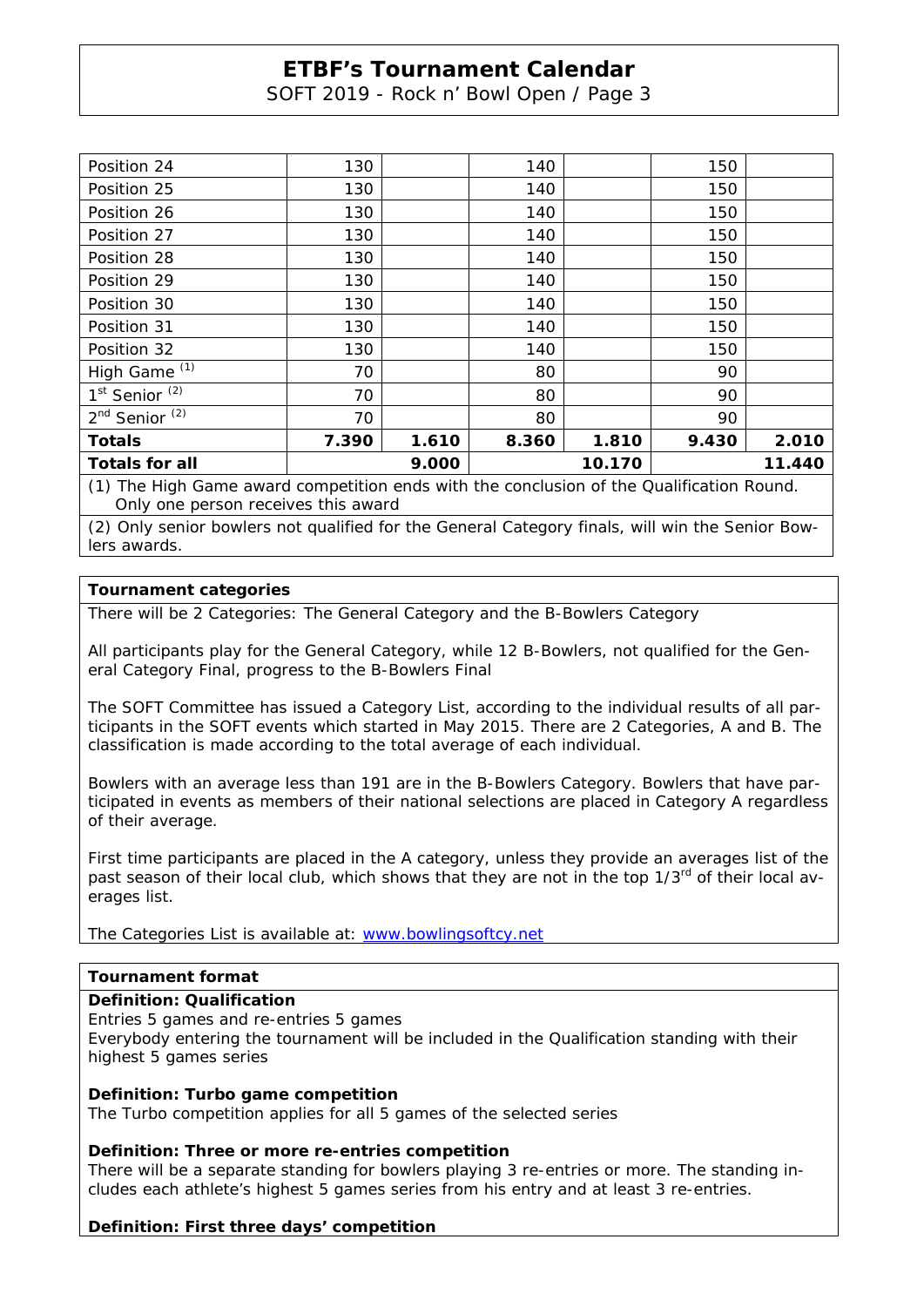SOFT 2019 - Rock n' Bowl Open / Page 4

There will be a separate standing for bowlers having played at least 2 Squads (Entry and Reentry) or more, in squads conducted on 4, 5 and 6 May.

## **Definition; Last squad competition**

There will be a separate standing for bowlers playing the last qualification squad The squad will be played only if there are at least 12 participants. If the squad is cancelled, an additional bowler will qualify from the Turbo competition

## **Definition: B-Bowlers competition**

There will be a separate standing for B-Bowlers non-qualified for the General Category Final

# **32 athletes will qualify for the General Category final steps**

A: Athletes positioned 1-.24 in the Qualification standing, positioned 1-24

- B: Athletes positioned 1-3 in the Turbo game competition, positioned 25-27
- C: Athletes positioned 1-2 in the Three or more re-entries competition, positioned 28-29
- D: Athletes positioned 1-2 in the First three days' competition, positioned 30-31
- E: The highest positioned athlete in the Last squad competition, positioned 32

Athletes are qualified from the categories in the order A-B-C-D-E

This means for instance, that if an athlete is qualified from both A and B, he will qualify from A and the next positioned in the B standing will qualify in his place.

## **Seeding for the final step 1-3 in the General Category**

Athletes positioned 1-4 in the Qualification standing will qualify for the final step 3 Athletes positioned 5-8 in the Qualification standing will qualify for the final step 2 All other 24 qualified athletes will play in the final step 1

# **12 B-Bowlers will qualify for the B-Bowlers Category final steps**

### **Seeding for the final step B1-B2 in the B-Bowlers Category**

Athletes positioned 1-4 in the B-Bowlers standing will qualify for the final step B2 All other 8 qualified B-Bowlers will play in the final step B1

### **Group formations**

Group formations for all final steps are defined below the format description

-----------

### **General Category: Final Step 1A**

There will be 4 groups, each consisting of 6 athletes, playing 3 games starting from scratch The highest scoring athlete from each group is qualified for the final step 2. The last 3 athletes of each group are eliminated

# **General Category: Final Step 1B**

The 2 remaining athletes in each group are playing one more game The pin fall from the first three games is carried forward The highest scoring athlete from each group is qualified for the final step 2, the other athlete is eliminated

All eliminated athletes of Final Steps 1A & 1B are ranked 17-32 according to their pin fall in step 1

# **General Category: Final Step 2**

There will be 2 groups, each consisting of 6 athletes, playing 3 games starting from scratch The two highest scoring athletes from each group are qualified for the final step 3 All eliminated athletes are ranked 9-16 according to their pin fall in step 2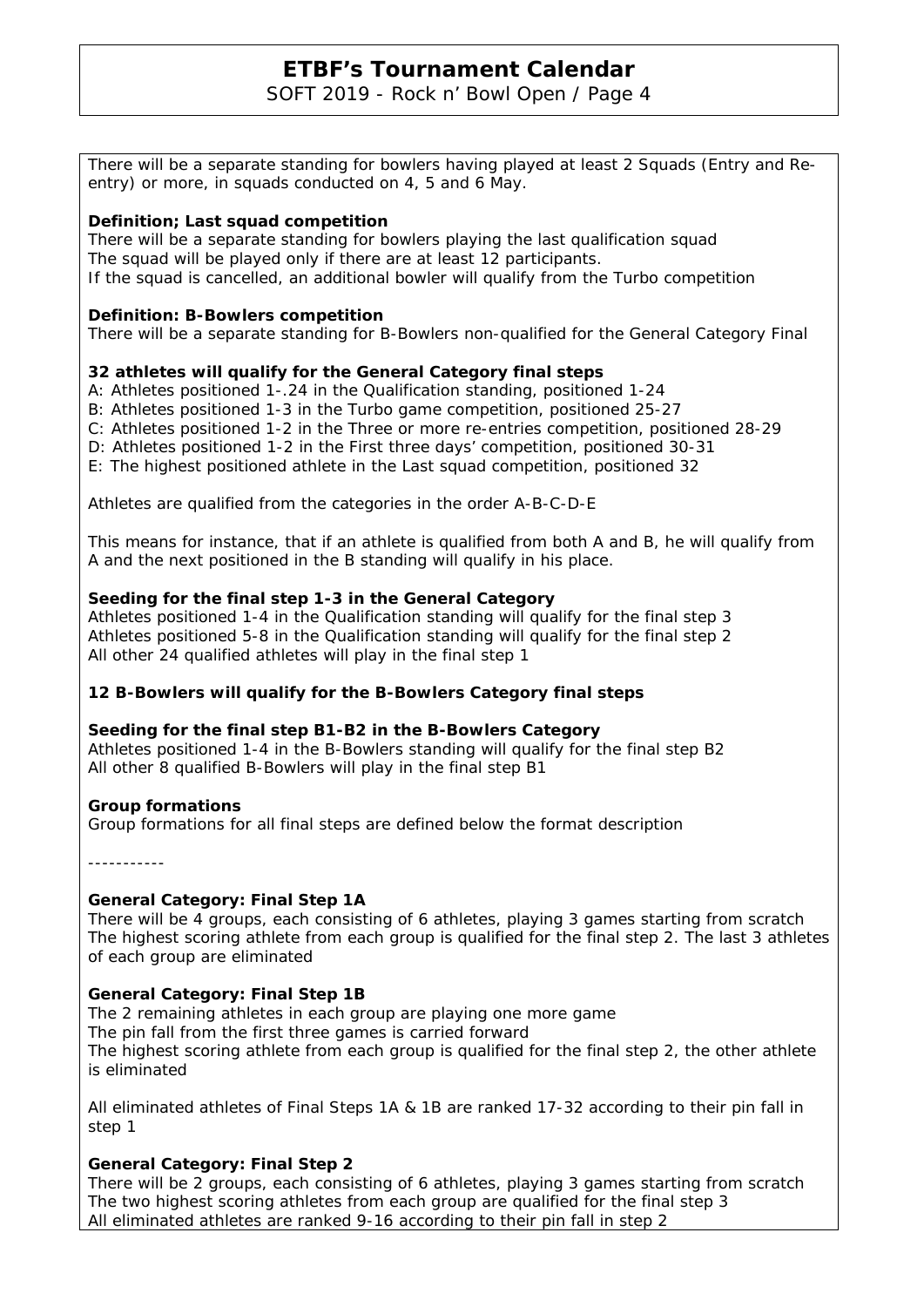SOFT 2019 - Rock n' Bowl Open / Page 5

# **General Category: Final Step 3**

There will be 2 groups, each consisting of 4 athletes, playing 3 games starting from scratch The two highest scoring athletes from each group are qualified for the final step 4 All eliminated athletes are ranked 5-8 according to their pin fall in step 3

## **General Category: Final Step 4**

There will be two semi-finals, each matched with the winner from the one group in step 3 vs. the second from the other group in step 3 Each match will be played over 2 games total pin fall to count The two winners are qualified for the final step 5 The two eliminated athletes are ranked 3-4 according to their pin fall in step 4

### **General Category: Final Step 5**

There will be one match played over 2 games total pin fall to count The loser will be ranked 2 The winner will be ranked 1

-----------

#### **B-Bowlers Category: Final Step B1**

There will be 2 groups, each consisting of 4 athletes, playing 3 games starting from scratch The two highest scoring athletes from each group are qualified for the final step B2 All eliminated athletes are ranked 9-12 in the B-Standing according to their pin fall in step B1

### **B-Bowlers Category: Final Step B2**

There will be 2 groups, each consisting of 4 athletes, playing 3 games starting from scratch The two highest scoring athletes from each group are qualified for the final step B3 All eliminated athletes are ranked 5-8 in the B-Standing according to their pin fall in step B2

### **B-Bowlers Category: Final Step B3**

There will be two semi-finals, each matched with the winner from the one group in step B2 vs. the second from the other group in step B2

Each match will be played over 2 games total pin fall to count

The two winners are qualified for the final step B4

The two are ranked 3-4 in the B-Standing according to their pin fall in step B3

### **B-Bowlers Category: Final Step B4**

There will be one match played over 2 games total pin fall to count The loser will be ranked 2 in the B-Standing The winner will be ranked 1 in the B-Standing

The B-Bowlers competition does not effect in any way the B-Bowlers final ranking in the General Category

| <b>Group formation: General Category</b> |                     |     |                  |  |                 |                 |  |     |                 |  |                 |                 |
|------------------------------------------|---------------------|-----|------------------|--|-----------------|-----------------|--|-----|-----------------|--|-----------------|-----------------|
| Step $\rightarrow$                       | <b>Final Step 1</b> |     |                  |  |                 |                 |  |     |                 |  |                 |                 |
| Group $\rightarrow$                      |                     |     | в<br>C<br>D<br>A |  |                 |                 |  |     |                 |  |                 |                 |
| Lanes $\rightarrow$                      |                     |     | っ                |  | 3               | 4               |  | 5   | 6               |  |                 | 8               |
|                                          |                     | Q9  | Q16              |  | Q <sub>10</sub> | Q15             |  | Q11 | Q14             |  | Q12             | Q13             |
| Positions $\rightarrow$                  |                     | Q17 | O <sub>24</sub>  |  | Q18             | Q <sub>23</sub> |  | Q19 | O <sub>22</sub> |  | Q <sub>20</sub> | Q <sub>21</sub> |
|                                          |                     | Q25 | Q32              |  | Q26             | Q <sub>31</sub> |  | Q27 | Q30             |  | Q28             | Q29             |

### **Group formation: General Category**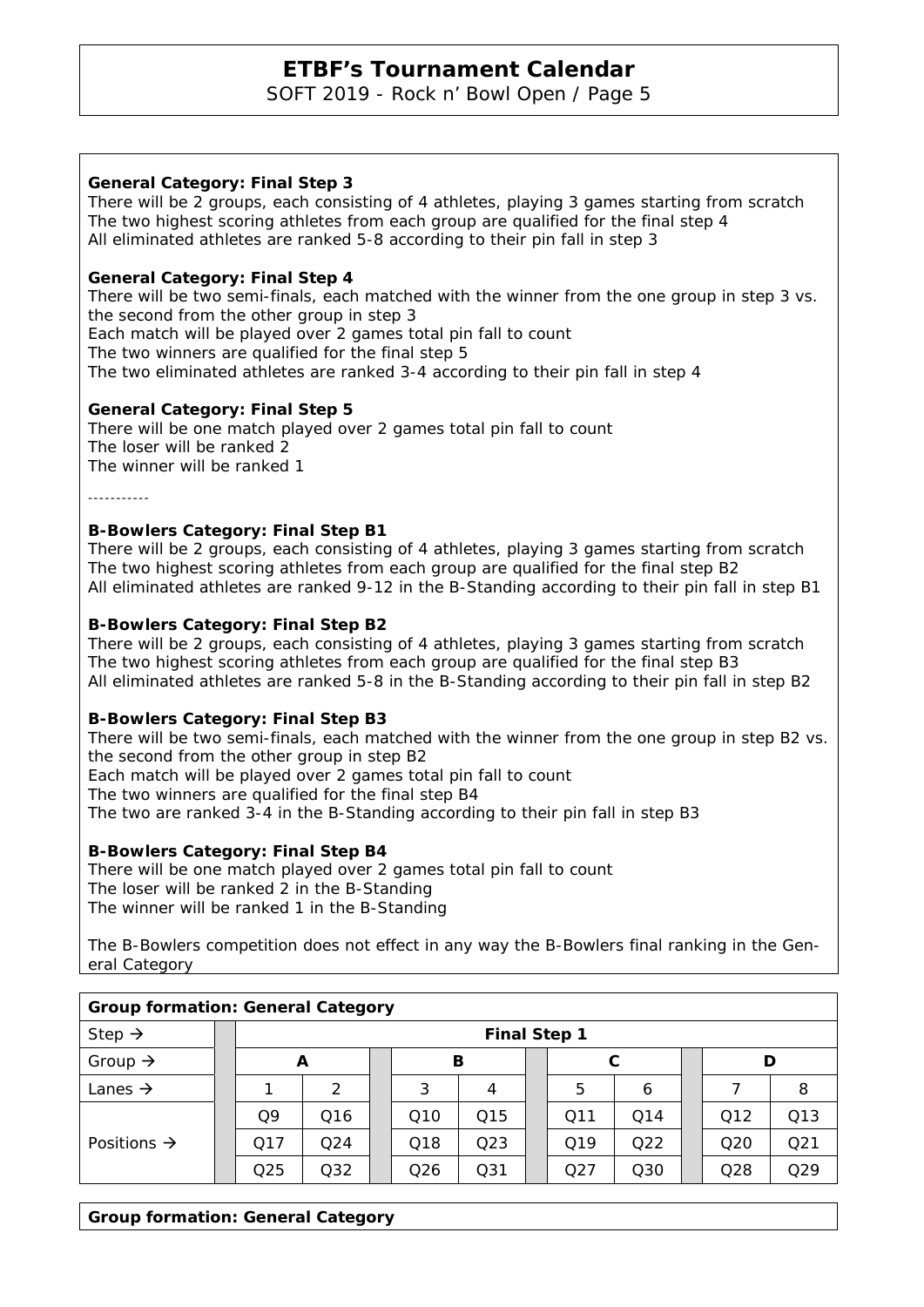SOFT 2019 - Rock n' Bowl Open / Page 6

| Step $\rightarrow$      | <b>Final Step 2</b> |                |  |                |                |  | <b>Final Step 3</b> |                |  |    |                |  |
|-------------------------|---------------------|----------------|--|----------------|----------------|--|---------------------|----------------|--|----|----------------|--|
| Group $\rightarrow$     |                     |                |  |                |                |  | G                   |                |  |    |                |  |
| Lanes $\rightarrow$     | 5                   |                |  |                | 8              |  | 5                   | O              |  |    |                |  |
| Positions $\rightarrow$ | Q <sub>5</sub>      | Q8             |  | Q6             | Ο7             |  | Q1                  | Q4             |  | Q2 | Q3             |  |
|                         | A <sub>1</sub>      | D1             |  | Β1             | C <sub>1</sub> |  | E1                  | F <sub>2</sub> |  | F1 | E <sub>2</sub> |  |
|                         | A2                  | D <sub>2</sub> |  | B <sub>2</sub> | C <sub>2</sub> |  |                     |                |  |    |                |  |

# **Group formation: B Bowlers Category**

| Step $\rightarrow$      |  | <b>Final Step B1</b> |      |  |       |      |  | <b>Final Step B2</b> |                 |  |                 |                 |  |
|-------------------------|--|----------------------|------|--|-------|------|--|----------------------|-----------------|--|-----------------|-----------------|--|
| Group $\rightarrow$     |  | B-A                  |      |  | $B-B$ |      |  | B-C                  |                 |  | B-D             |                 |  |
| Lanes $\rightarrow$     |  |                      | ⌒    |  |       |      |  |                      |                 |  |                 |                 |  |
| Positions $\rightarrow$ |  | QB5                  | QB8  |  | QB6   | QB7  |  | OB <sub>1</sub>      | OB4             |  | QB <sub>2</sub> | QB <sub>3</sub> |  |
|                         |  | QB9                  | QB12 |  | QB10  | QB11 |  | BA <sub>1</sub>      | BB <sub>2</sub> |  | BB1             | BA <sub>2</sub> |  |

### **Tournament tie rules**

### **Qualification standings and Final Steps 1, 2, 3, B1 and B2**

The highest positioned athlete will be the athlete scoring the highest last game. If a tie still exists, the highest positioned athlete will be the athlete with the highest second last game etc.

### **The Turbo game competition**

The highest positioned athlete will be the highest positioned athlete after the qualification.

# **The High Game competition**

The highest positioned athlete will be the highest positioned athlete after the qualification.

# **General Category Final Steps 4 & 5 and B-Bowlers Category Final Steps B3 & B4**

A tie in a match will be broken by playing a one ball roll off on a full set of pins, repeated until the tie is broken.

The athlete who was seeded higher, chooses the lane of the pair, on which the roll off shall be played and who is going to shoot first. In case of a continued tie the lane and order of the athletes will be opposite etc.

| Lane assignments and lane movements |                                                                                                                                            |  |  |  |  |  |  |
|-------------------------------------|--------------------------------------------------------------------------------------------------------------------------------------------|--|--|--|--|--|--|
|                                     | Randomly by draws performed by the tournament manage-<br>ment for the Qualification.                                                       |  |  |  |  |  |  |
|                                     | For the Finals, the lanes are assigned according to predefined<br>method, depending on positioning in each previous round.                 |  |  |  |  |  |  |
| Lane draw                           | For the General Category Final Step 4 the 2 pairs will be as-<br>signed to the pairs of lanes 5-6 and 7-8 by draw.                         |  |  |  |  |  |  |
|                                     | For the B-Bowlers Category Final Step B3 the 2 pairs will be<br>assigned to the pairs of lanes 1-2 and 3-4 by draw.                        |  |  |  |  |  |  |
|                                     | The General Category Final Step 5 will be played on lanes 5-<br>6, the B-Bowlers Category Final Step B4 will be played on<br>lanes $3-4$ . |  |  |  |  |  |  |
| Athletes per pair in squads         | Maximum 5 except the last squad, which will be maximum 6<br>per pair                                                                       |  |  |  |  |  |  |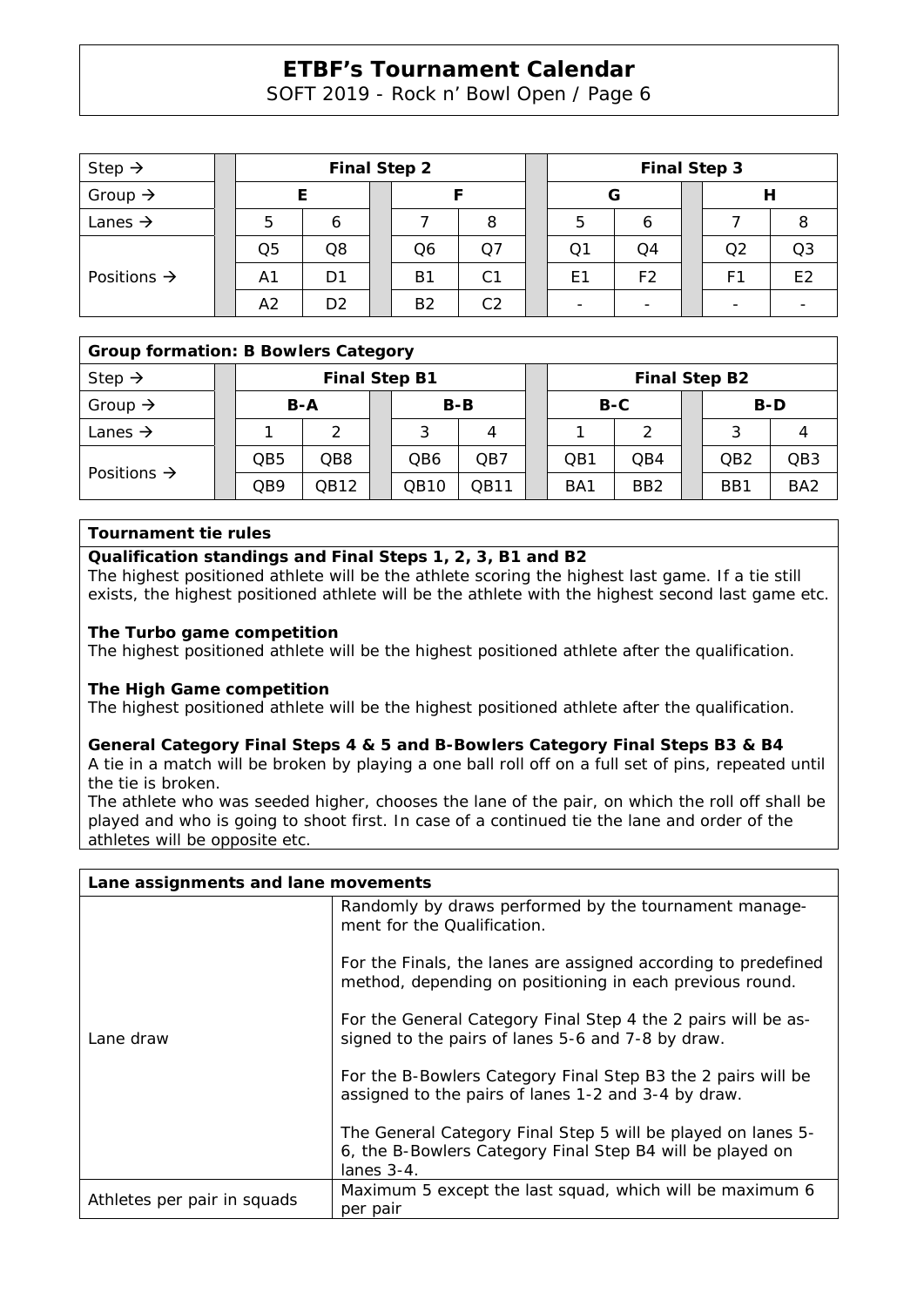SOFT 2019 - Rock n' Bowl Open / Page 7

| Frequency of movement   | Qualification: After 2 games            |  |  |  |  |  |
|-------------------------|-----------------------------------------|--|--|--|--|--|
| Movement method         | Odds go to the left, evens to the right |  |  |  |  |  |
| Number of lanes to move | ™o                                      |  |  |  |  |  |

| <b>Booking policies</b>    |                                                                                                                                                                                                                                                                                     |
|----------------------------|-------------------------------------------------------------------------------------------------------------------------------------------------------------------------------------------------------------------------------------------------------------------------------------|
| Booking restrictions       | A maximum of three squads can be booked before the tour-<br>nament starts.<br>From 4 May 2019 until 7 May 2019 no further limitations.<br>From 8 May 2019 until 11 May 2019 the distance between the<br>1 <sup>st</sup> and the 3 <sup>rd</sup> booking cannot be more than 3 days. |
| Booking restriction during | Unlimited                                                                                                                                                                                                                                                                           |
| Total number of bookings   | Unlimited                                                                                                                                                                                                                                                                           |
| Booking cancellations      | Possible, provided it was submitted to the Organizing Com-<br>mittee at least 1 hour prior to the squad's starting time                                                                                                                                                             |
| Registration deadline      | 30 minutes before squad's starting time<br>For the last squad there is no deadline                                                                                                                                                                                                  |

| Qualification squads and fees in $\epsilon$ |           |             |             |              |              |              |                    |                     |  |  |
|---------------------------------------------|-----------|-------------|-------------|--------------|--------------|--------------|--------------------|---------------------|--|--|
| Squad                                       | Day       | <b>Date</b> | <b>Time</b> | <b>Spots</b> | <b>Entry</b> | Re-<br>Entry | $2rd$ Re-<br>Entry | $3rd$ Re-<br>Entry+ |  |  |
| Squad 01                                    |           |             | 10.00       | 20           | 60           | $---$        | $- - -$            | ---                 |  |  |
| Squad 02                                    | Saturday  | 04.05.2019  | 13.30       | 20           | 60           | 40           | $---$              | $---$               |  |  |
| Squad 03                                    |           |             | 17.00       | 20           | 60           | 40           | 30                 | $---$               |  |  |
| Squad 04                                    |           |             | 10.00       | 20           | 60           | 40           | 30                 | 25                  |  |  |
| Squad 05                                    | Sunday    | 05.05.2019  | 13.30       | 20           | 60           | 40           | 30                 | 25                  |  |  |
| Squad 06                                    |           |             | 17.00       | 20           | 60           | 40           | 30                 | 25                  |  |  |
| Squad 07                                    |           | 06.05.2019  | 17.00       | 16           | 60           | 40           | 30                 | 25                  |  |  |
| Squad 08                                    | Monday    |             | 20.00       | 20           | 60           | 40           | 30                 | 25                  |  |  |
| Squad 09                                    |           |             | 17.00       | 16           | 60           | 40           | 30                 | 25                  |  |  |
| Squad 10                                    | Tuesday   | 07.05.2019  | 20.00       | 20           | 60           | 40           | 30                 | 25                  |  |  |
| Squad 11                                    | Wednesday | 08.05.2019  | 11:00       | 16           | 60           | 40           | 30                 | 25                  |  |  |
| Squad 12                                    |           |             | 14.00       | 16           | 60           | 40           | 30                 | 25                  |  |  |
| Squad 13                                    |           |             | 17.00       | 20           | 60           | 40           | 30                 | 25                  |  |  |
| Squad 14                                    |           |             | 20.30       | 20           | 60           | 40           | 30                 | 25                  |  |  |
| Squad 15                                    |           |             | 10.00       | 20           | 70           | 50           | 30                 | 25                  |  |  |
| Squad 16                                    |           | 09.05.2019  | 13.30       | 20           | 70           | 50           | 30                 | 25                  |  |  |
| Squad 17                                    | Thursday  |             | 17.00       | 20           | 70           | 50           | 30                 | 25                  |  |  |
| Squad 18                                    |           |             | 20.30       | 20           | 70           | 50           | 30                 | 25                  |  |  |
| Squad 19                                    |           |             | 08.30       | 16           | 70           | 50           | 30                 | 25                  |  |  |
| Squad 20                                    |           | 10.05.2019  | 11.30       | 16           | 70           | 50           | 30                 | 25                  |  |  |
| Squad 21                                    | Friday    |             | 14.30       | 20           | 70           | 50           | 30                 | 25                  |  |  |
| Squad 22                                    |           |             | 18:00       | 20           | 70           | 50           | 30                 | 25                  |  |  |
| Squad 23                                    |           |             | 21.30       | 20           | 70           | 50           | 30                 | 25                  |  |  |
| Squad 24                                    | Saturday  | 11.05.2019  | 08.30       | 16           | 80           | 50           | 30                 | 25                  |  |  |